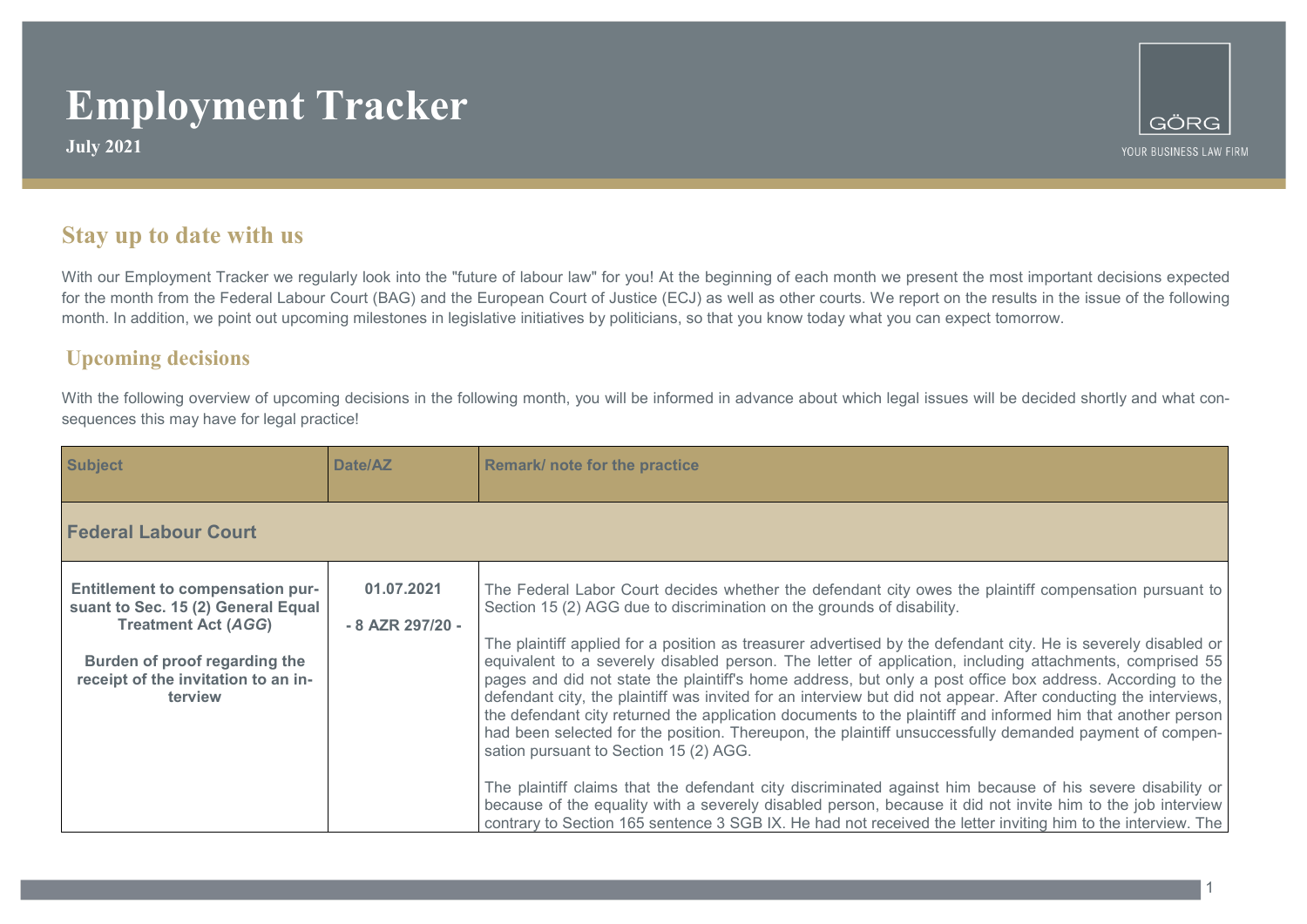

|                                                     |                                | defendant city must prove that he received the letter of invitation.<br>The defendant is of the opinion that the action is already inadmissible, because the plaintiff leads the pro-<br>cess out of hiding. The stated address is not the residential address of the plaintiff, but that of the father,<br>who also conducts numerous AGG lawsuits. Beyond that the complaint is in any case unfounded, because<br>the plaintiff was invited to the interview. The appropriate letter of invitation had been given to the post office                                                                                                                                                                                                                                                                                                                                                                                                                                                                                                                                                                                                                                                                                                                                                                                                                                                                                                                                                                                                                                     |
|-----------------------------------------------------|--------------------------------|----------------------------------------------------------------------------------------------------------------------------------------------------------------------------------------------------------------------------------------------------------------------------------------------------------------------------------------------------------------------------------------------------------------------------------------------------------------------------------------------------------------------------------------------------------------------------------------------------------------------------------------------------------------------------------------------------------------------------------------------------------------------------------------------------------------------------------------------------------------------------------------------------------------------------------------------------------------------------------------------------------------------------------------------------------------------------------------------------------------------------------------------------------------------------------------------------------------------------------------------------------------------------------------------------------------------------------------------------------------------------------------------------------------------------------------------------------------------------------------------------------------------------------------------------------------------------|
|                                                     |                                | by the secretary of the mayor. When the plaintiff did not appear for the interview, several attempts were<br>made to reach the plaintiff by telephone. A possible loss of the invitation letter in the mail does not justify a<br>presumption of discrimination.<br>The lower courts dismissed the action. In his appeal, the plaintiff continues to pursue his claim for payment<br>of compensation plus interest.                                                                                                                                                                                                                                                                                                                                                                                                                                                                                                                                                                                                                                                                                                                                                                                                                                                                                                                                                                                                                                                                                                                                                        |
| <b>Entitlement to</b><br><b>Disability benefits</b> | 13.07.2021<br>- 3 AZR 445/20 - | The Federal Labor Court decides whether the plaintiff has a claim against the defendant for a so-called<br>disability pension.<br>The plaintiff is employed by the defendant and received a pension commitment for retirement, disability and<br>survivors' benefits in 2000. According to this, the plaintiff is to receive a monthly disability pension for the<br>rest of his life, but for no longer than the duration of his disability, in the event of an expected permanent<br>total incapacity for work as defined by social insurance law.<br>From June 1, 2017, to May 31, 2020, the plaintiff received a statutory pension for full reduction in earning<br>capacity. The claim was limited in time because, in the opinion of the pension insurance company, it was<br>not unlikely that the full reduction in earning capacity could be remedied.<br>The plaintiff is therefore claiming disability benefits for the period from June 2017 to April 2020 inclusive. He<br>is of the opinion that the requirements of the commitment are fulfilled because the temporary approval of<br>the pension due to full reduction in earning capacity is harmless. According to Section 102 (2) SGB VI, the<br>time limit is prescribed by law.<br>The defendant is of the opinion that the requirements for the pension allowance are not met because the<br>plaintiff's disability is not "expected to be permanent" but is only limited to three years.<br>The Labor Court dismissed the action. The Schleswig-Holstein Regional Labor Court upheld the claim. The |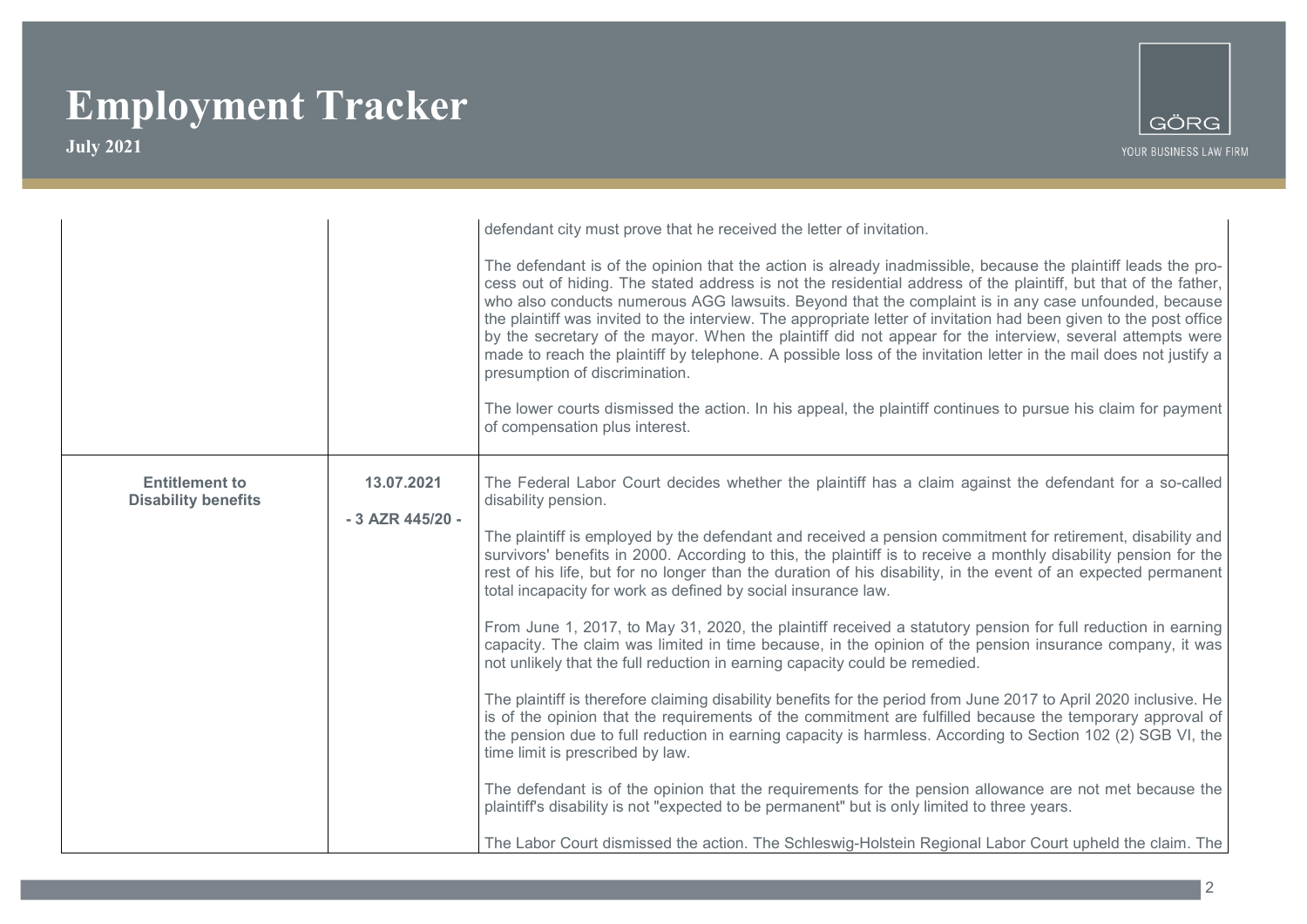

|                                                                                                      |                                | defendant has appealed against this decision.                                                                                                                                                                                                                                                                                                                                                                                                                                                                                                                                                                                                                                                                                                                                                                                                                                                                                                                                                                                                                                                                                                                                                                                                                                                                                                                                                                                                                                                                                                                                                                                                                                                                                                                                                                                                                                   |
|------------------------------------------------------------------------------------------------------|--------------------------------|---------------------------------------------------------------------------------------------------------------------------------------------------------------------------------------------------------------------------------------------------------------------------------------------------------------------------------------------------------------------------------------------------------------------------------------------------------------------------------------------------------------------------------------------------------------------------------------------------------------------------------------------------------------------------------------------------------------------------------------------------------------------------------------------------------------------------------------------------------------------------------------------------------------------------------------------------------------------------------------------------------------------------------------------------------------------------------------------------------------------------------------------------------------------------------------------------------------------------------------------------------------------------------------------------------------------------------------------------------------------------------------------------------------------------------------------------------------------------------------------------------------------------------------------------------------------------------------------------------------------------------------------------------------------------------------------------------------------------------------------------------------------------------------------------------------------------------------------------------------------------------|
| Implementation of a collective<br>agreement on the remuneration of<br>employees similar to employees | 14.07.2021<br>- 4 AZR 403/20 - | The Federal Labor Court decides whether the plaintiff union is entitled to a claim against the defendant for<br>the implementation of a collective bargaining agreement.<br>The defendant operates a radio and television station. In 1992, the parties concluded a collective bargain-<br>ing agreement for persons similar to employees as well as implementing collective bargaining agreements<br>based thereon. Implementation Agreement No. 4 contains, among other things, a "Television Fee Frame-<br>work" and a "Radio Fee Framework," in which various services are classified by so-called fee codes to<br>which certain remuneration frameworks are assigned.<br>The defendant remunerates all quasi-employees employed by it in accordance with this collective agree-<br>ment. Since the end of 2016, however, the quasi-employees employed by the new editorial department<br>"B.A." have been remunerated with a flat shift fee according to the fee codes 30.00 ("other cooperation fee<br>framework radio") and 38.00 ("other cooperation fee framework television"). Only the assignments pro-<br>duced outside normal shift times continue to be remunerated as individual assignments.<br>The plaintiff union is seeking the application of fee codes, which are specified in more detail, for the quasi-<br>employees employed by the defendant in the editorial department "B.A.". In the alternative, the plaintiff<br>union seeks the application of the named fee codes only for those quasi-employees who are members of<br>the plaintiff union. In particular, the plaintiff union asserts that the collective bargaining agreement provides<br>for compensation in accordance with the fee codes, but not for lump-sum compensation.<br>The lower courts dismissed the action. In its appeal, the plaintiff union continues to pursue its claims. |
| <b>Vacation pay</b><br><b>Consideration of variable</b><br>remuneration                              | 27.07.2021<br>- 9 AZR 376/20 - | The Federal Labor Court decides on the principles according to which the plaintiff's variable remuneration<br>is to be taken into account for vacation pay.<br>As part of a so-called step-by-step action, the plaintiff is initially seeking information regarding the quantifi-<br>cation of the payment claims asserted. The plaintiff is employed by the defendant as a sales representative.<br>His annual target salary is made up of 60% fixed salary and 40% variable salary components. The defend-<br>ant set the sales targets for the plaintiff on the basis of an agreement reached with the works council for the<br>respective payroll periods. During one payroll period, the defendant paid a discount of 75% on the variable                                                                                                                                                                                                                                                                                                                                                                                                                                                                                                                                                                                                                                                                                                                                                                                                                                                                                                                                                                                                                                                                                                                                  |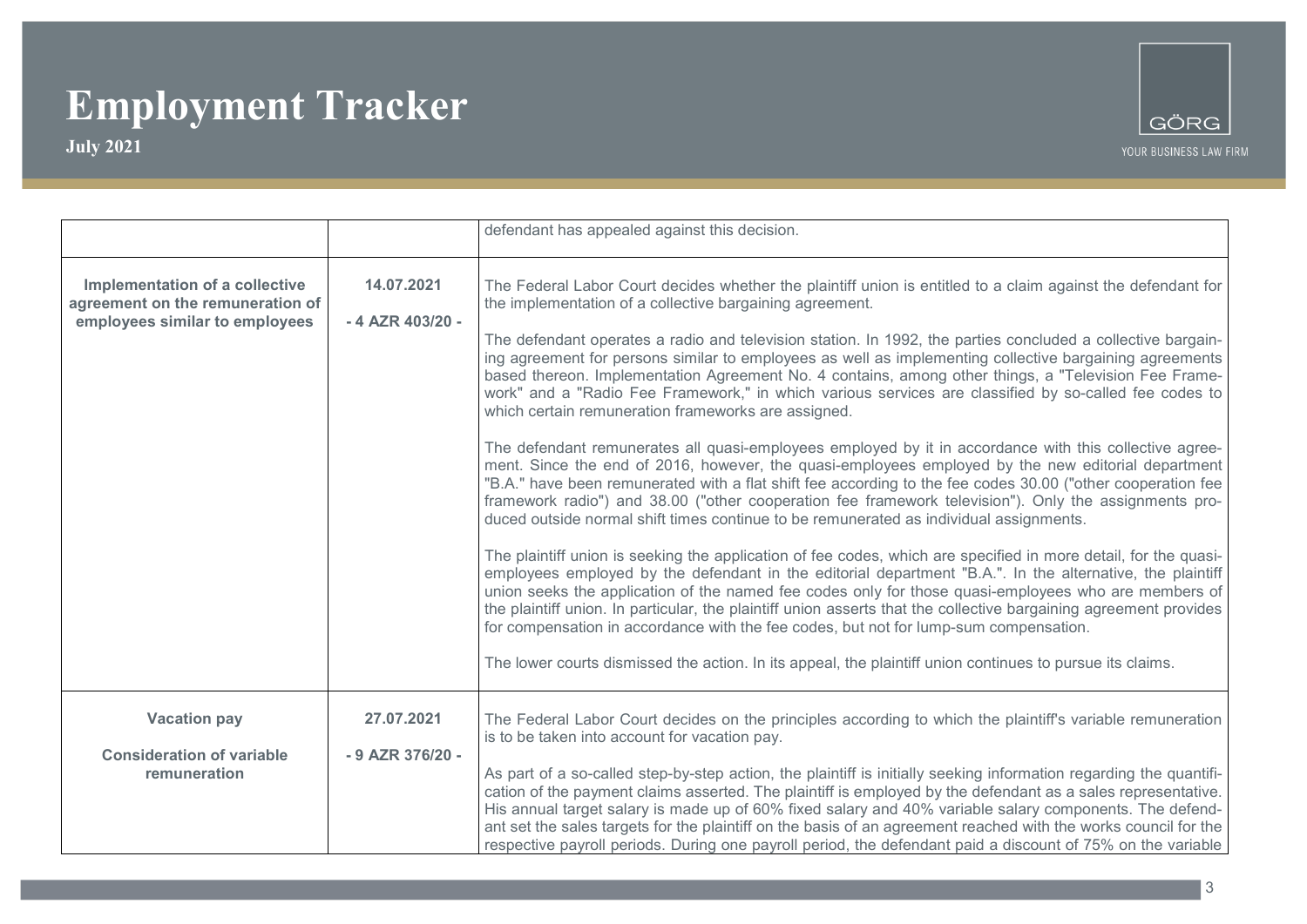

|                                                                                                                                                                    |                               | salary component. In the month following the end of the payroll period, the respective difference was calcu-<br>lated on the basis of target achievement.<br>The plaintiff is of the opinion that the defendant wrongly did not take into account the variable remuneration<br>earned 13 weeks before the start of the vacation in the calculation. This is a commission within the mean-<br>ing of Section 87 (1) of the German Commercial Code (HGB) which, according to a ruling of the European<br>Court of Justice of May 22, 2014 (C-539/12), must be included in the vacation pay pursuant to Section 11<br>(1) of the German Federal Vacation Act (BUrlG).<br>The defendant counters that the variable remuneration is not a commission within the meaning of Section<br>87 of the German Commercial Code (HGB), but target remuneration for fixed reference periods. It is about<br>the achievement of targets, the amount of which has already taken into account the plaintiff's vacation. The<br>inclusion of the variable remuneration in the average calculation pursuant to Section 11 (1) of the German<br>Federal Vacation Act (BUrIG) would lead to a double burden.<br>The lower courts dismissed the action for disclosure as unfounded because the claim for payment pursued |
|--------------------------------------------------------------------------------------------------------------------------------------------------------------------|-------------------------------|---------------------------------------------------------------------------------------------------------------------------------------------------------------------------------------------------------------------------------------------------------------------------------------------------------------------------------------------------------------------------------------------------------------------------------------------------------------------------------------------------------------------------------------------------------------------------------------------------------------------------------------------------------------------------------------------------------------------------------------------------------------------------------------------------------------------------------------------------------------------------------------------------------------------------------------------------------------------------------------------------------------------------------------------------------------------------------------------------------------------------------------------------------------------------------------------------------------------------------------------------------------------------------------------------|
|                                                                                                                                                                    |                               | by it did not exist. In his appeal, the plaintiff continues to pursue his claim.                                                                                                                                                                                                                                                                                                                                                                                                                                                                                                                                                                                                                                                                                                                                                                                                                                                                                                                                                                                                                                                                                                                                                                                                                  |
| <b>European Court of Justice</b>                                                                                                                                   |                               |                                                                                                                                                                                                                                                                                                                                                                                                                                                                                                                                                                                                                                                                                                                                                                                                                                                                                                                                                                                                                                                                                                                                                                                                                                                                                                   |
| Discrimination on the grounds of<br>religion or gender by an instruc-<br>tion of the employer?<br>Reference for a preliminary ruling<br>by the Hamburg Labor Court | 15.07.2021<br>$-C - 804/17 -$ | On July 15, 2021, the European Court of Justice will rule on the question whether a unilateral instruction of<br>the employer prohibiting the wearing of any sign of political, ideological or religious convictions constitutes a<br>direct disadvantage on the grounds of religion within the meaning of Article 2 (1) and (2) (a) of Directive<br>2000/78/EC compared to employees who follow certain clothing rules due to religious covering require-<br>ments.<br>In addition, the European Court of Justice has to decide whether such an instruction indirectly discriminates<br>against an employee on the grounds of religion and/or gender who wears a headscarf because of her Mus-<br>lim faith.                                                                                                                                                                                                                                                                                                                                                                                                                                                                                                                                                                                     |
|                                                                                                                                                                    |                               | Furthermore, it will be decided whether a disadvantage due to religion and/or gender can be justified by the<br>subjective wish of the employer to pursue a policy of political, ideological and religious neutrality, if the em-                                                                                                                                                                                                                                                                                                                                                                                                                                                                                                                                                                                                                                                                                                                                                                                                                                                                                                                                                                                                                                                                 |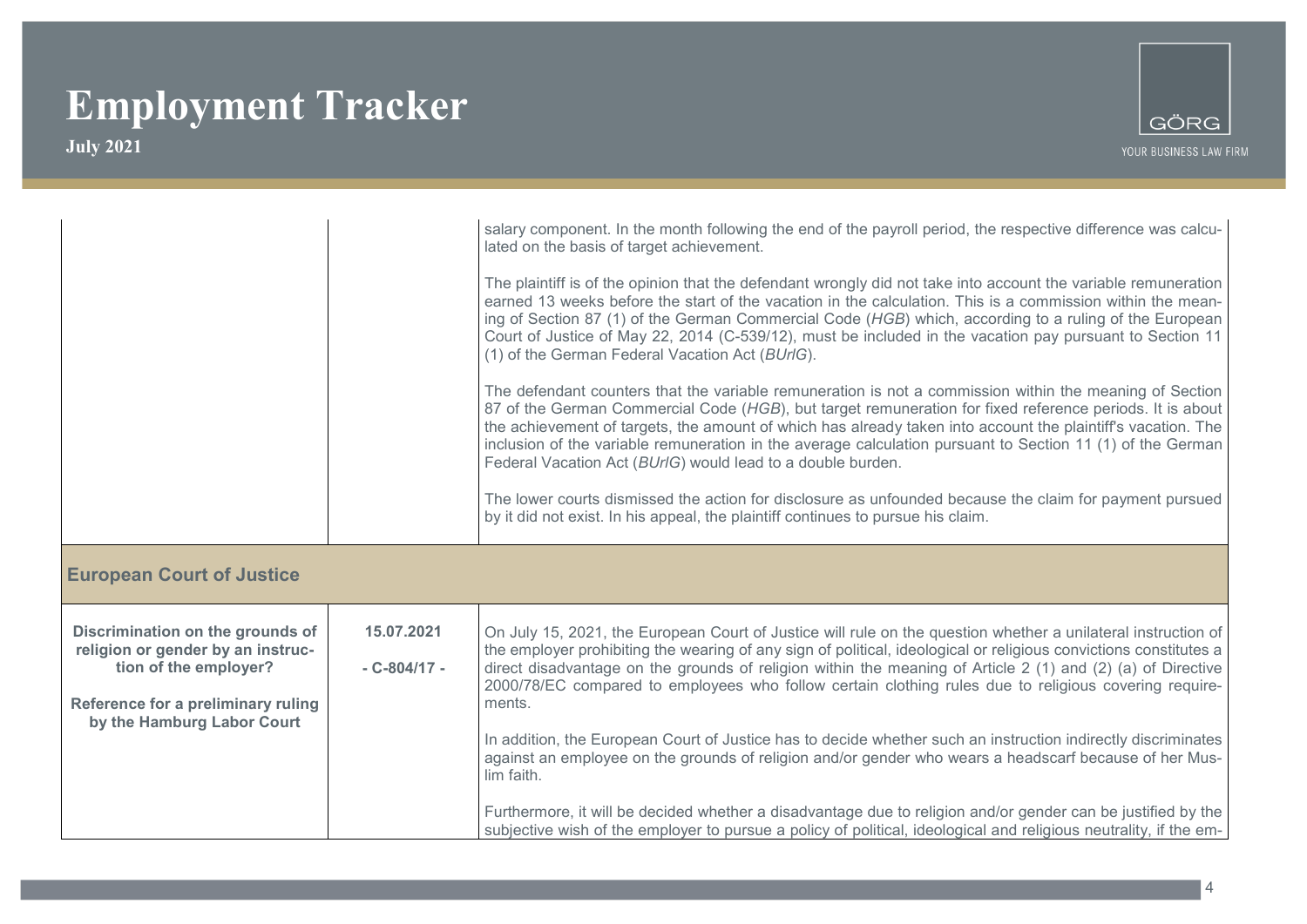

| ployer thereby wishes to comply with the subjective wishes of its customers.                                                                                                                                                                                                                                                                                                                                                                                                                                    |
|-----------------------------------------------------------------------------------------------------------------------------------------------------------------------------------------------------------------------------------------------------------------------------------------------------------------------------------------------------------------------------------------------------------------------------------------------------------------------------------------------------------------|
| Finally, the European Court of Justice decides on the question of whether Directive 2000/78/EC or the fun-<br>damental right of freedom to conduct a business under Article 16 of the Charter of Fundamental Rights of<br>the European Union precludes a national regulation according to which a ban on religious clothing can only<br>be justified on the basis of a sufficiently concrete danger, in particular a concrete threat of economic disad-<br>vantage for the employer or an affected third party. |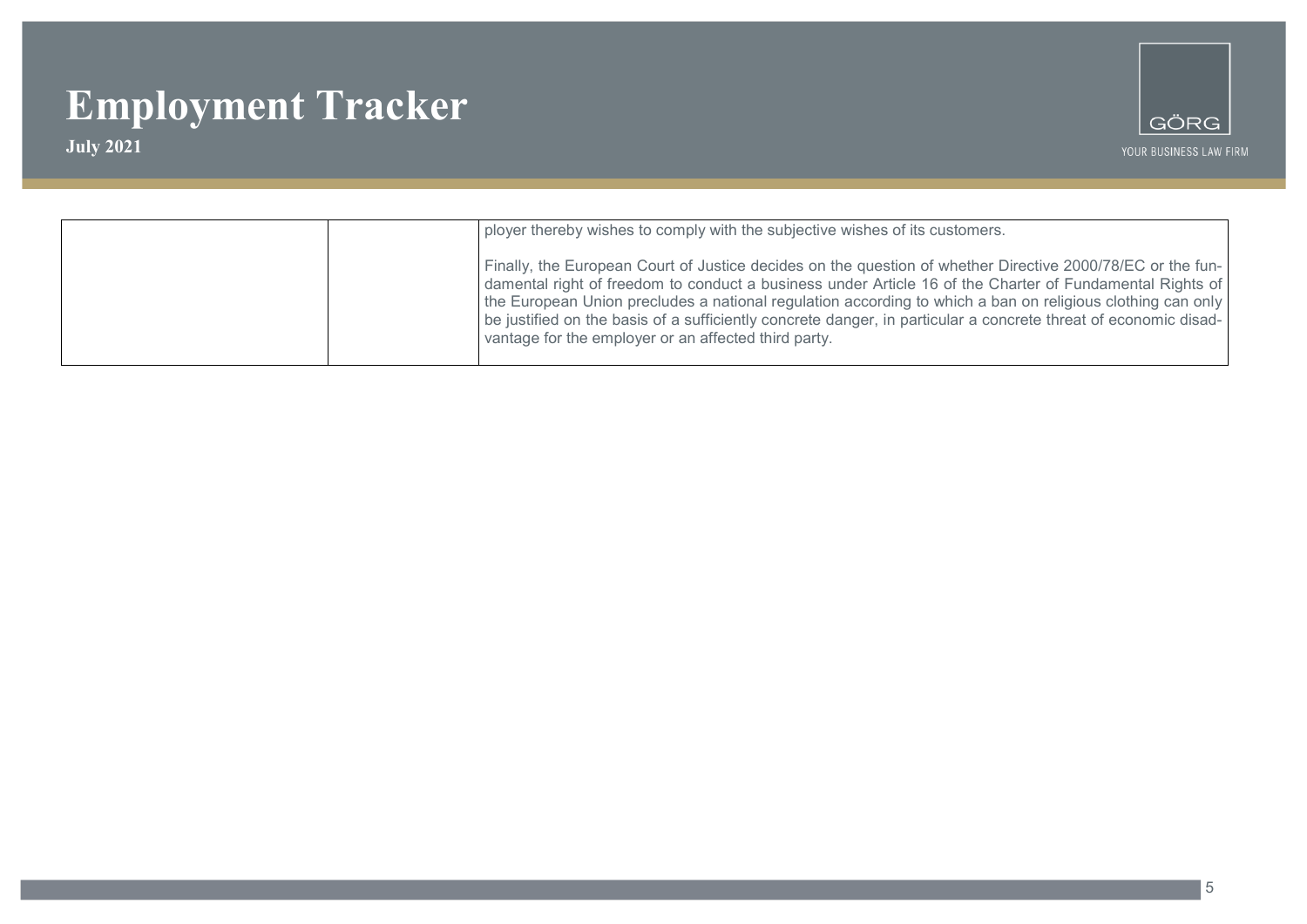**July 2021**



#### **Legislative initiatives, important notifications & applications**

This section provides a concise summary of major initiatives, press releases and publications for the month, so that you are always informed about new developments and planned projects.

| <b>Subject</b>                                                                    | <b>Timeline</b> | Remark/ note for the practice                                                                                                                                                                                                                                                                                                                                                                                                                                                                                                                                                                                                                                                                                                                                                                                                                                                                                                                                                                                                                                                                   |
|-----------------------------------------------------------------------------------|-----------------|-------------------------------------------------------------------------------------------------------------------------------------------------------------------------------------------------------------------------------------------------------------------------------------------------------------------------------------------------------------------------------------------------------------------------------------------------------------------------------------------------------------------------------------------------------------------------------------------------------------------------------------------------------------------------------------------------------------------------------------------------------------------------------------------------------------------------------------------------------------------------------------------------------------------------------------------------------------------------------------------------------------------------------------------------------------------------------------------------|
| <b>Third Ordinance Amending the</b><br>Short-Time Workers' Allowance<br>Ordinance | 22.06.2021      | Facilitated access to short-time allowance and full reimbursement of social security contributions will be<br>$\bullet$<br>extended until September 30, 2021.<br>The reimbursement of social security contributions will be excluded in principle after the filing of the<br>insolvency petition until the court has ruled on this petition or until the insolvency petition is withdrawn.                                                                                                                                                                                                                                                                                                                                                                                                                                                                                                                                                                                                                                                                                                      |
| New version of the SARS-CoV-2<br>occupational health and safety<br>regulation     | 28.06.2021      | Corona Occupational Health and Safety Ordinance is extended and amended for the duration of the<br>$\bullet$<br>pandemic situation, up to and including September 10, 2021<br>Key Contents:<br>$\bullet$<br>Employers remain required to offer rapid and self-testing opportunities in their establishments at<br>least twice a week for all persons working in attendance.<br>$\rightarrow$ Exceptions for fully vaccinated or recovered individuals<br>Company hygiene plans are to be drawn up, implemented and made accessible in an appropriate<br>manner as before.<br>The mandatory requirement of a minimum area of 10 m2 per person in multiply occupied rooms is<br>no longer applicable. Operational contacts and the simultaneous use of rooms by several persons<br>must nevertheless be kept to the necessary minimum.<br>At a minimum, employers must provide medical face masks where other measures do not provide<br>adequate protection.<br>Infection protection must also be maintained during break times and in break areas.<br>Effective date: July 1, 2021<br>$\bullet$ |
| Home office obligation expires                                                    | 30.06.2021      | The provisions of Section 28b IfSG expire on June 30, 2021.<br>Among other things, this also means that the obligation regulated in Section 28b (7) IfSG, according to<br>$\bullet$                                                                                                                                                                                                                                                                                                                                                                                                                                                                                                                                                                                                                                                                                                                                                                                                                                                                                                             |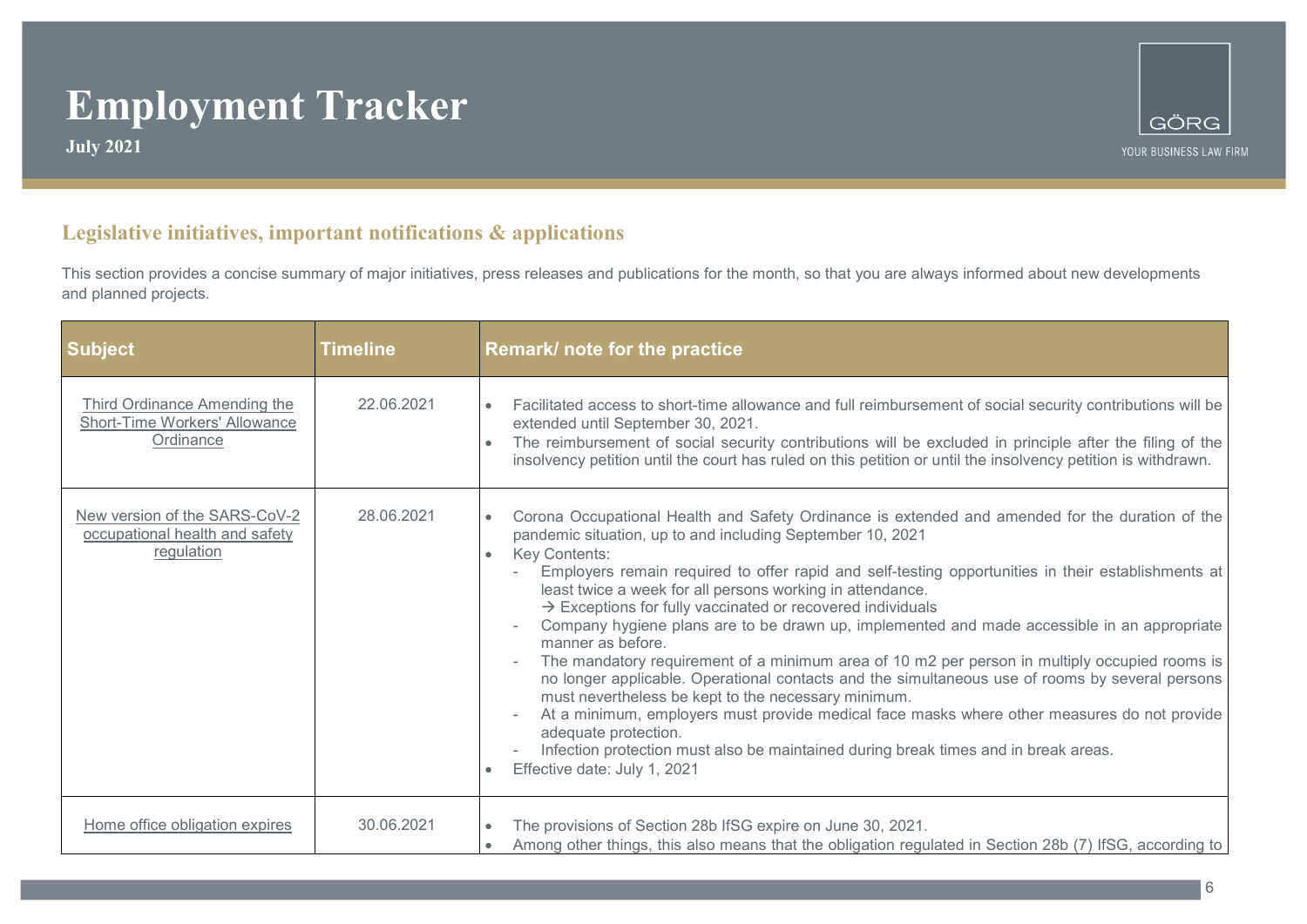**July 2021**



7

|  | which companies must offer their employees the opportunity to work in a home office, will no longer<br>apply. |
|--|---------------------------------------------------------------------------------------------------------------|
|--|---------------------------------------------------------------------------------------------------------------|